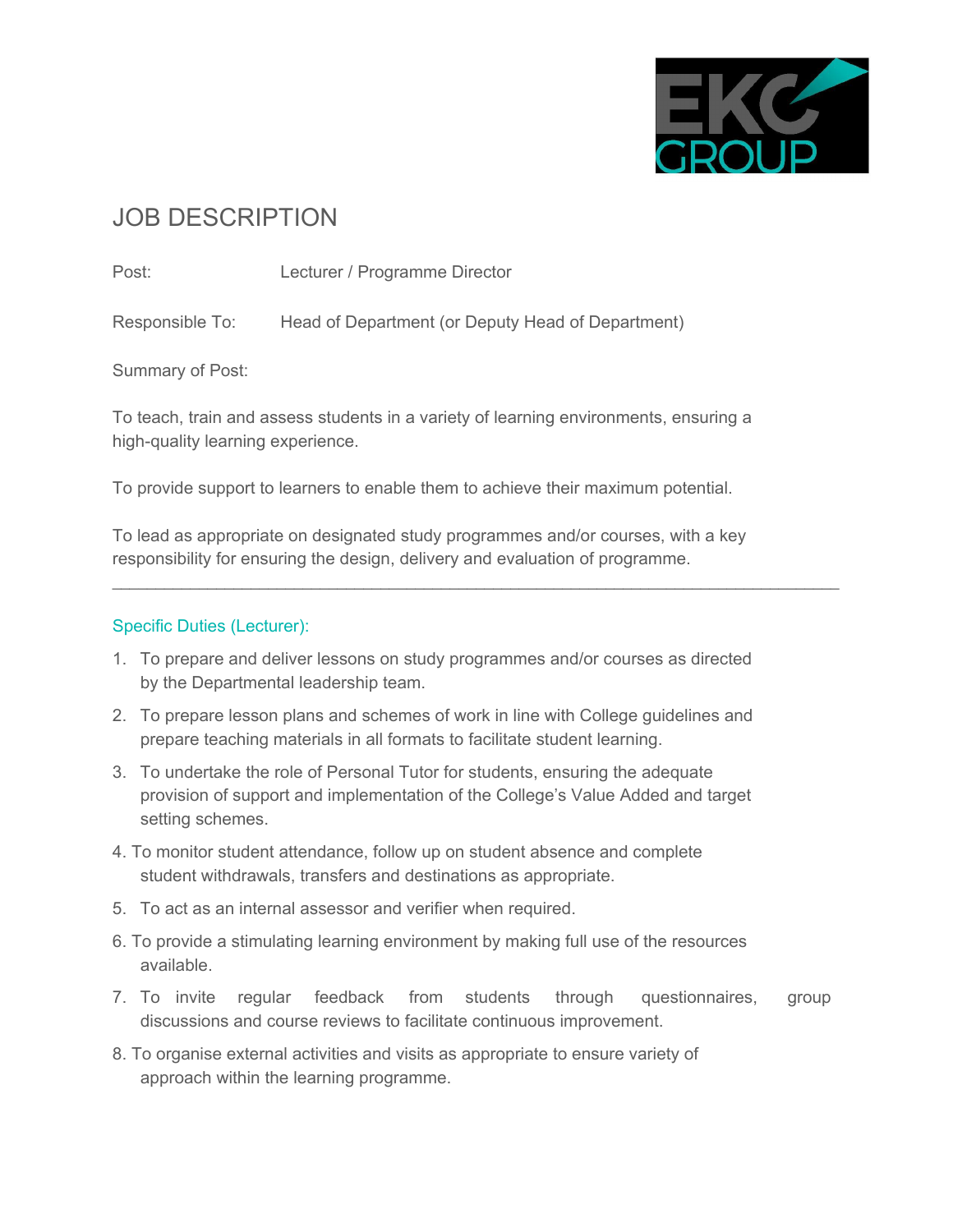

- 9. To support and, where appropriate, discipline students in line with College procedures.
- 10. To contribute to the planning, setting and achievement of recruitment, attendance, retention, achievement, progression and destination targets for the study programme/course.
- 11. To participate in the recruitment of students through the marketing of courses, attendance at open evenings and interviewing of students, including pre-entry guidance, in liaison with the Department leadership team.
- 12. To use Information Technology within the College to aid student learning.
- 13. To ensure that English and Maths are fully integrated into all teaching and learning activities and Functional Skills English and maths is taught as required.
- 14. To ensure that opportunities to evidence English and Maths are sign posted for/with the students.
- 15. To contribute to the creation and updating of risk assessments of working areas and practices and ensure these are implemented appropriately.

## Specific Duties (Programme Director):

Please be aware that to be considered for the PD role the candidate must hold a teaching qualification and have a minimum of 1 year's teaching experience post qualification.

- 1. To plan a highly relevant and distinctive curriculum to meet the local/regional skills requirements, and the needs of the student, in liaison with the Department leadership team to support outstanding progression for students.
- 2. To lead and coordinate the delivery team so all students receive up-to-date course information through pre course/programme events and start of course/programme activities to facilitate student understanding of the objectives of the course/programme, assessment schedules and requirements in line with awarding body criteria, including the course/programme handbook.
- 3. To provide the relevant course/programme updates, monitor course/programme development and progress throughout the course/programme duration, and monitor student progress, behaviour and attitudes (including English and Maths and work experience).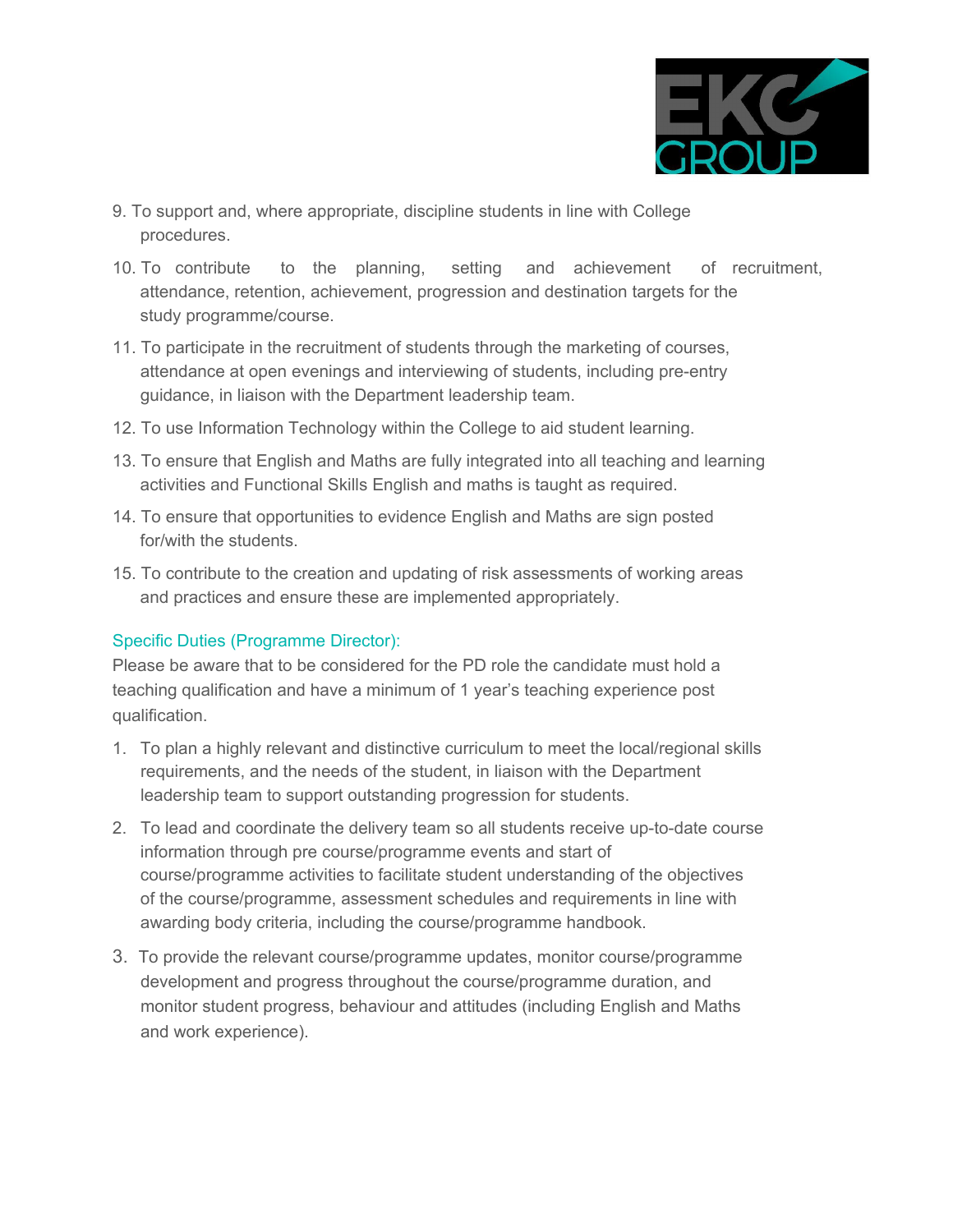

- 4. To work in partnership with the Department leadership team to ensure close liaison with the awarding body/validating institution, adhering to all requirements including quality assurance.
- 5. To work in partnership with the Department leadership team and engage in the College's self-assessment processes through rigorous and critical evaluation of the quality of course/programme.

### General Duties and Responsibilities:

- 1. To participate in the staff support & development scheme and to undertake training based on individual and service needs.
- 2. To take a lead in creating or to promote a positive, inclusive ethos that challenges discrimination and promotes equality and diversity.
- 3. To comply with legislative requirements and College policies and guidelines in respect to health & safety and data protection.
- 4. To demonstrate positive personal and professional behaviour as specified in the Staff Code of Conduct.
- 5. To undertake continuing professional development to support our culture of continuous improvement.
- 6. To partake in quality assurance systems.
- 7. To meet minimum relevant occupational standards.
- 8. To keep up to date with the skills required to fulfil the role.
- 9. To undertake any other duties commensurate with grade as may be reasonably requested.
- 10. You will be responsible for protecting staff and learners from all preventable harm as per Safeguarding procedures.

You may be required to work on a weekend. You will be required to undertake class contact time of 864 hours with a maximum of 886 hours depending on the level of temporary cover required (22 hours maximum cover). (pro rata for part time staff)

The balance of hours will be 'other duties'.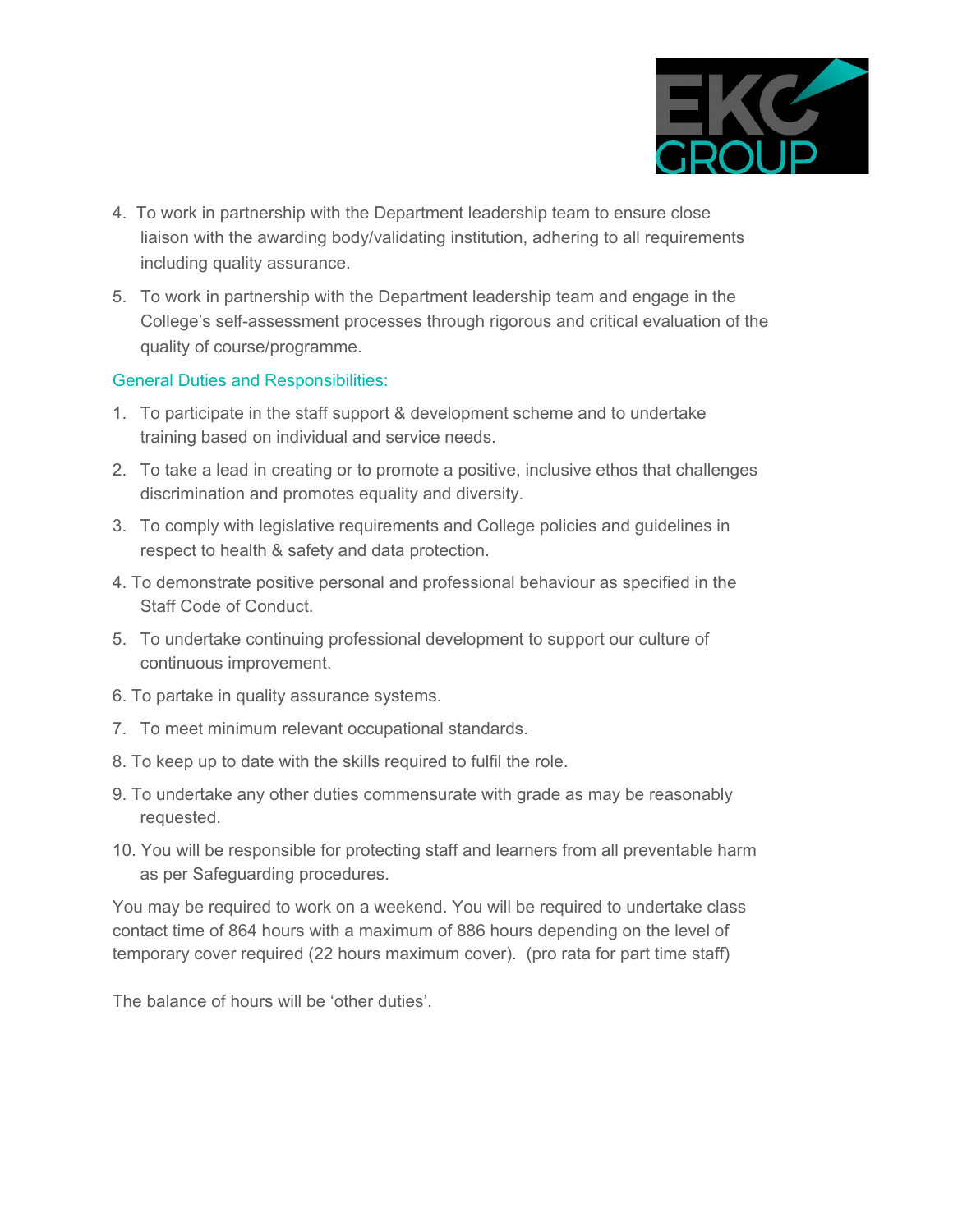

Contact Hours are defined under the definition of Qualification Hours and non-Qualification Hours as outlined in the Funding Guidance from the Education and Skills Funding Agency (ESFA). Namely:

- Teaching
- Work based assessment (where the student is present)

For Study Programmes (activity must be timetabled and registered) this may also include:

- Teaching on informal certificates
- Supervision of learners on work placements, work experience or other workrelated activities
- Supervision of learners on other activities that enable students to gain relevant experience
- Personal tutoring
- Supervision of learners on volunteering, community and/or enrichment activities

In addition, to the 864 hours up to 22 hours may be required in contact time to support the temporary cover of absent colleagues

## Other duties include:

- Administration and management of the learners' enrolment process
- Attendance at open days, parent evenings etc.
- Planning preparation, administration, marking and assessment
- Participation in target setting, review and self-assessment processes
- Production and evaluation of learning materials and programmes
- Contact and liaison with employers, community representatives and other external agencies
- Interviewing students and prospective students
- Invigilation and supervision of examinations/tests
- Attendance at team meetings and other College events
- Training and continuous professional development activities

#### Please note:

This job description is a guide to the work you will initially be required to undertake. It summarises the main aspects of the job but does not cover all the duties that the job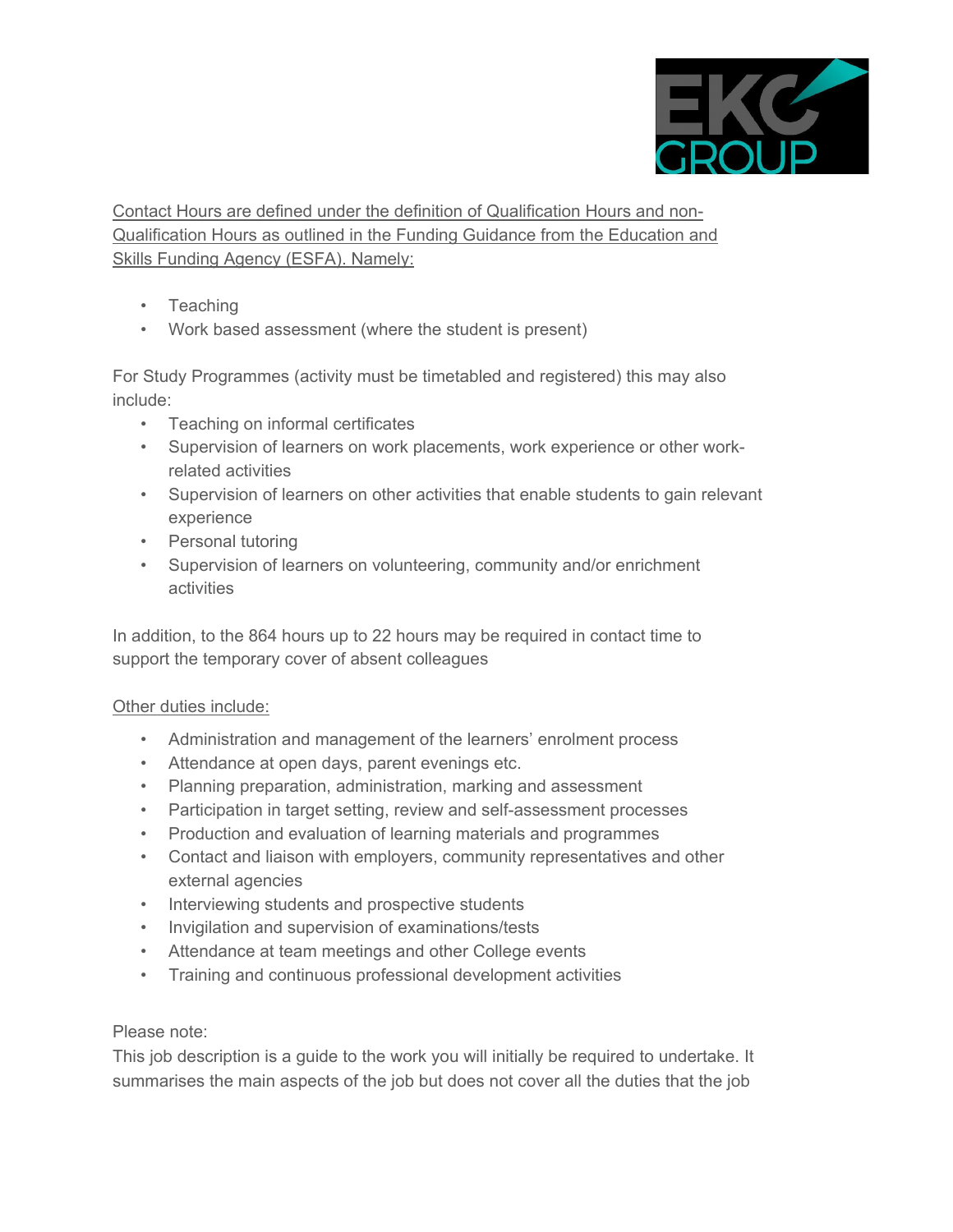

holder may have to perform. It may be changed from time to time to meet changing circumstances.

It does not form part of your contract of employment and as your experience grows, you will be expected to broaden your tasks, suggest improvements, solve problems and enhance the effectiveness of the role.

This post is subject to an enhanced disclosure from the Disclosure and Barring Service.

|                   | <b>EMPLOYEE SPECIFICATION</b>                                                                               | Application  | Interview    | Shortlisting<br>Weighting |  |  |
|-------------------|-------------------------------------------------------------------------------------------------------------|--------------|--------------|---------------------------|--|--|
| <b>Skills</b>     |                                                                                                             |              |              |                           |  |  |
| 1.                | Effective written and oral communication                                                                    | $\checkmark$ | $\checkmark$ | 6                         |  |  |
| 2.                | Effective organisational skills and ability to work to deadline                                             | $\checkmark$ | $\checkmark$ | $6\,$                     |  |  |
| 3.                | Effective teamwork skills                                                                                   | $\checkmark$ | $\checkmark$ | $\overline{4}$            |  |  |
| 4.                | Ability to motivate, encourage and support students                                                         | $\checkmark$ | $\sqrt{}$    | 6                         |  |  |
| 5.                | Familiarity with the use of IT                                                                              | $\checkmark$ | $\checkmark$ | $\overline{4}$            |  |  |
| 6.                | Actively<br>contribute<br>to the<br>College's<br>Safeguarding<br>practice,<br>procedures, culture and ethos | $\checkmark$ | $\checkmark$ | 6                         |  |  |
| <b>Experience</b> |                                                                                                             |              |              |                           |  |  |
| 1.                | Up to date industrial experience                                                                            | $\sqrt{}$    | $\sqrt{}$    | 6                         |  |  |
| 2.                | Working knowledge of the requirements of Awarding Bodies                                                    | $\checkmark$ |              | $\overline{4}$            |  |  |
| 3.                | Experience of lecturing/training/teaching                                                                   | $\checkmark$ | $\sqrt{}$    | $\overline{4}$            |  |  |
| $\overline{4}$    | only) – at least one year's teaching<br>experience,<br>(PD)<br>post<br>graduation of teaching qualification | $\checkmark$ | $\checkmark$ | 6                         |  |  |
| Education         |                                                                                                             |              |              |                           |  |  |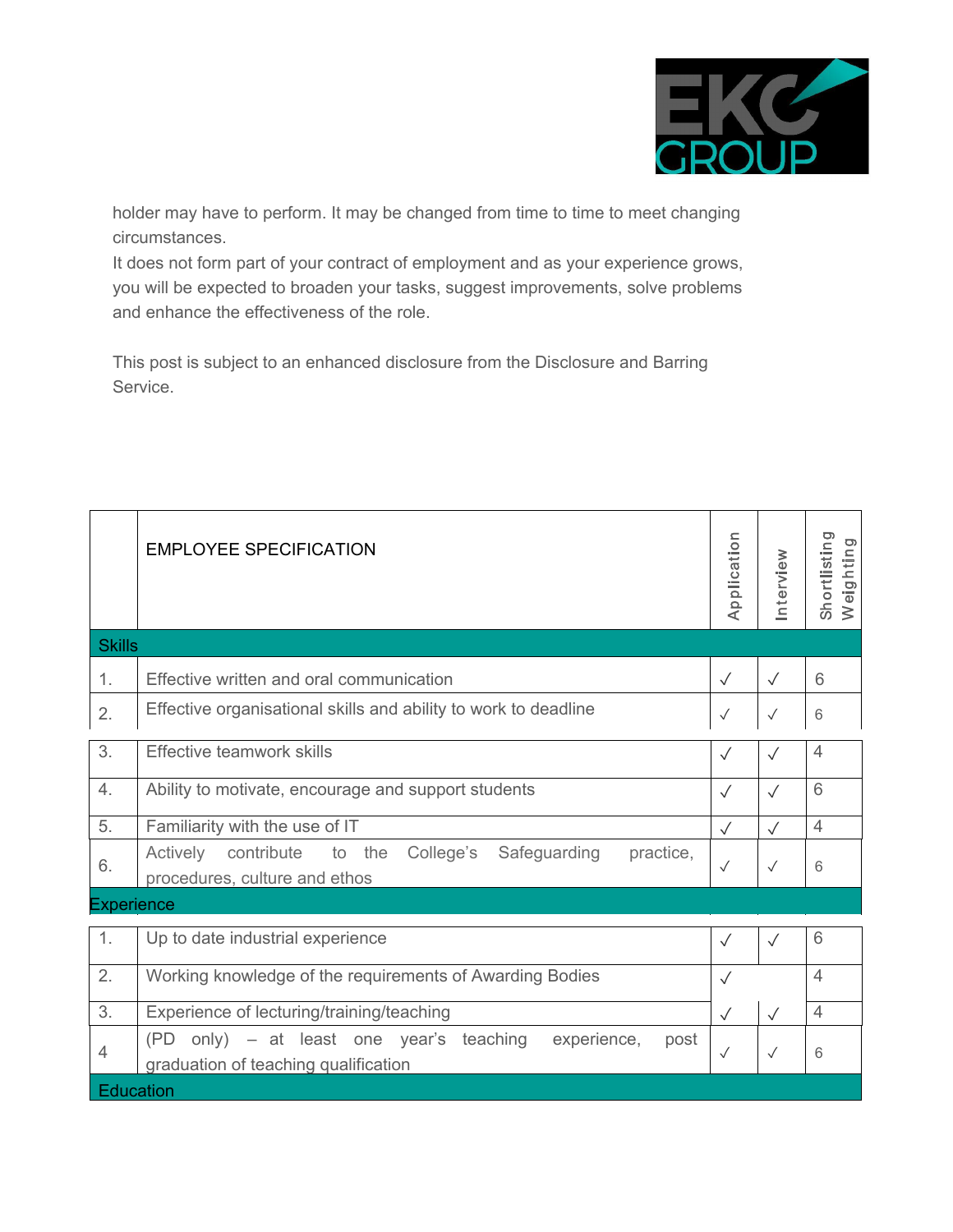

| -1. | Maths Level 2 (e.g. equivalent to GCSE grade C or above)                                               |              | 4              |
|-----|--------------------------------------------------------------------------------------------------------|--------------|----------------|
| 2.  | English Level 2 (e.g. equivalent to GCSE grade C or above)                                             |              | $\overline{4}$ |
| 3.  | IT Level 2 (e.g. equivalent to GCSE grade C or above)                                                  |              | $\overline{4}$ |
| 4.  | Appropriate professional qualification (minimum level 3)                                               | $\checkmark$ | $\overline{4}$ |
| 5.  | Level 5 Diploma in Education and Training or PGCE (to be<br>considered for PD must have qualification) | $\checkmark$ | 6              |
| 6.  | <b>Assessor/Verifier Awards</b>                                                                        |              | $\overline{A}$ |

### Advice to candidates

This post is subject to an enhanced disclosure from the Disclosure and Barring Service.

In completing your application please draw attention to the extent to which you meet each of the criteria in the person specification marked as being assessed at application stage. Please use examples of where you have demonstrated the criteria with as much detail as possible to assist in the shortlisting process.

The shortlisting weighting indicates which criteria are the most important to the recruiting manager:

- 6 Minimum/critical criteria which is essential for the role i.e. it would be extremely difficult for the person to carry out the role without already having these essential skills, experiences or qualifications.
- 4 Important criteria that would be significant to the candidate being successful in the role. These may be skills, experiences or qualifications that have substantial meaning for the role but could be supported or taught on the job.
- 2 Other relevant it would be great if the candidate had, but is not expected to be shortlisted.